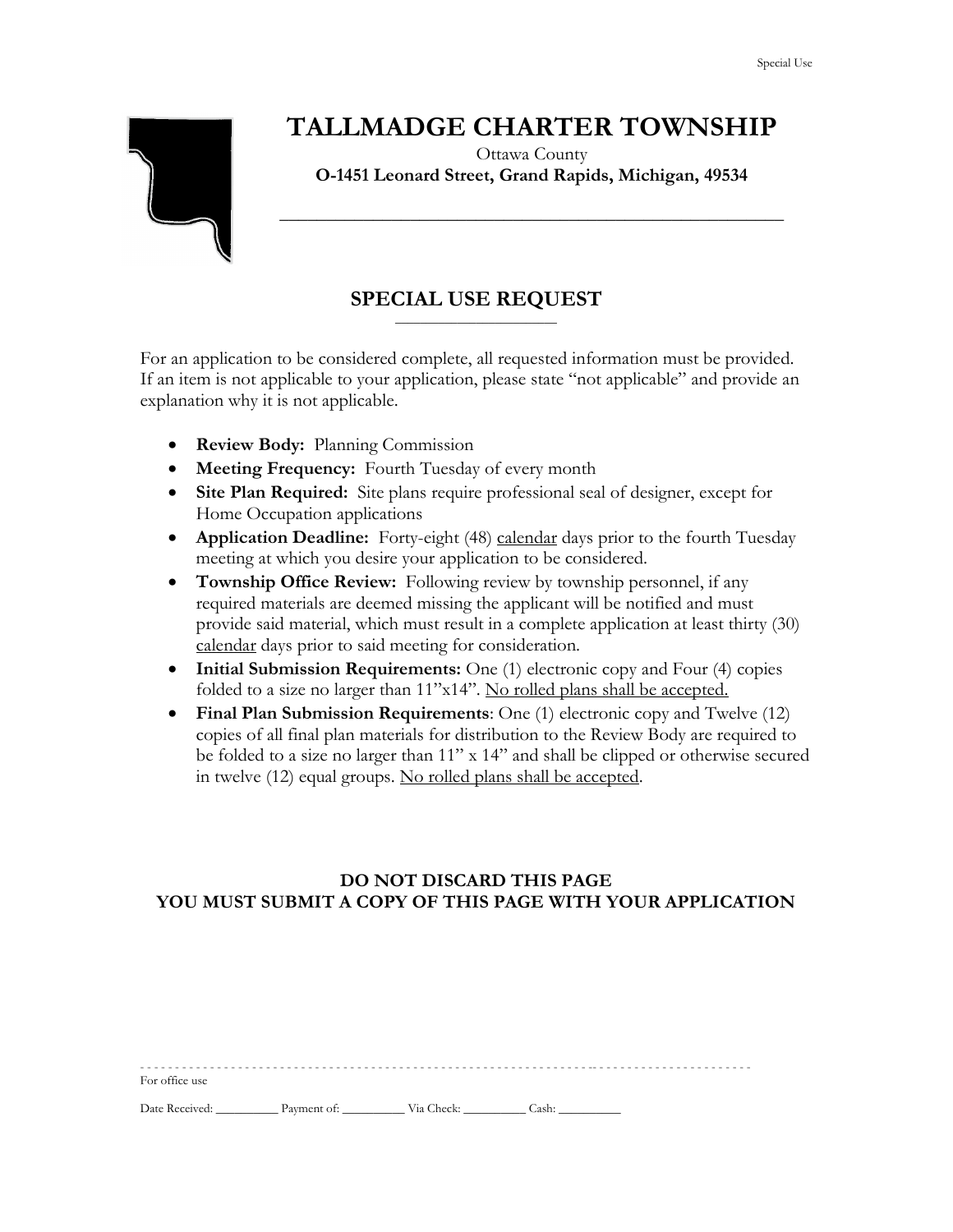

## **TALLMADGE CHARTER TOWNSHIP**

Ottawa County **O-1451 Leonard Street, Grand Rapids, Michigan, 49534**

**\_\_\_\_\_\_\_\_\_\_\_\_\_\_\_\_\_\_\_\_\_\_\_\_\_\_\_\_\_\_\_\_\_\_\_\_\_\_\_\_\_\_\_\_\_\_\_\_\_\_\_\_\_\_**

#### **SPECIAL USE APPLICATION** \_\_\_\_\_\_\_\_\_\_\_\_\_\_\_\_\_\_\_\_\_\_\_\_\_\_\_\_\_\_\_\_\_\_\_\_\_\_\_\_

REQUEST FEE: \$1,000.00

+\$5,000 minimum escrow (please make separate check from request fee)

### **PROCEDURE:**

| ,我们也不能在这里的人,我们也不能在这里的人,我们也不能在这里的人,我们也不能在这里的人,我们也不能在这里的人,我们也不能在这里的人,我们也不能在这里的人,我们也                                                                                                                                                    |  |
|--------------------------------------------------------------------------------------------------------------------------------------------------------------------------------------------------------------------------------------|--|
|                                                                                                                                                                                                                                      |  |
|                                                                                                                                                                                                                                      |  |
|                                                                                                                                                                                                                                      |  |
|                                                                                                                                                                                                                                      |  |
|                                                                                                                                                                                                                                      |  |
|                                                                                                                                                                                                                                      |  |
| Legal Description: <u>and the contract of the contract of the contract of the contract of the contract of the contract of the contract of the contract of the contract of the contract of the contract of the contract of the co</u> |  |
|                                                                                                                                                                                                                                      |  |
| Parcel Size: ________________________________Current Zoning of Property: ___________________________                                                                                                                                 |  |
|                                                                                                                                                                                                                                      |  |
| *Point of Contact shall be the only person contacted by the township regarding the application                                                                                                                                       |  |
| POC Telephone: POC Email: POC Email:                                                                                                                                                                                                 |  |

I agree to authorize members of the Planning Commission and representatives from the Zoning or Building Department to enter my property in order to review the particulars of my request.

 $\overline{\phantom{a}}$  , and the contract of the contract of the contract of the contract of the contract of the contract of the contract of the contract of the contract of the contract of the contract of the contract of the contrac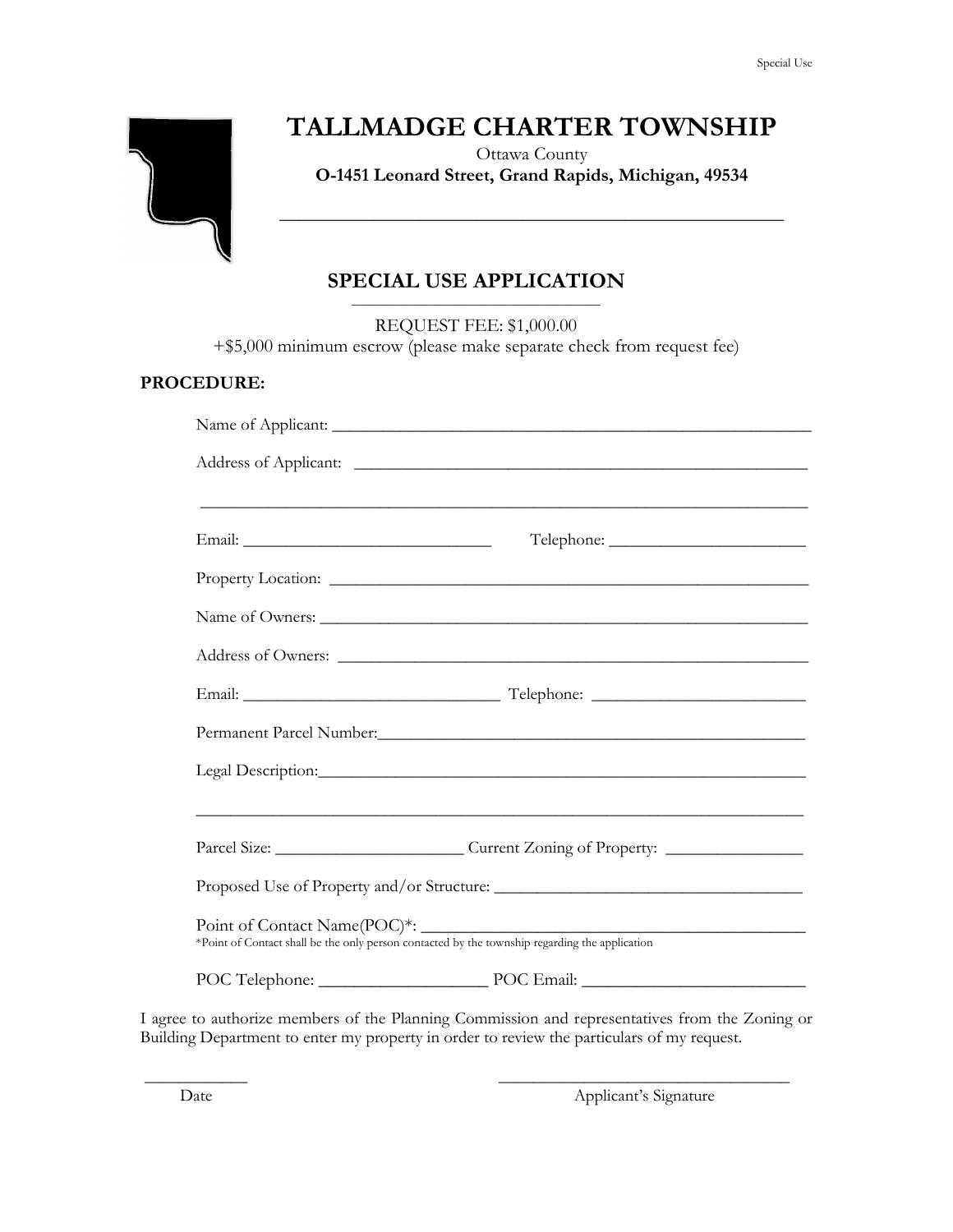### **REQUIRED MATERIALS:**

### **SECTION 18.03 – APPLICATION PROCEDURE.**

- (a) 5. Project description, including number of structures and dwelling units, square footage of each building, number of parking spaces, estimated number of employees, and any unique features of the site or proposed development.
	- 6. Area of the parcel in acres, excluding road right-or-ways.

**SECTION 18.04 – SITE PLAN CONTENT.** Each site plan submitted for review under this chapter shall be drawn at a minimum scale of 1" = 200 and shall contain the following information:

- (a) Name of development and general location sketch showing major thoroughfares and site location.
- (b) Name, address and phone number of site owner(s), developer and designer, including professional seal of designer.
- (c) North arrow, scale, and date of original drawing and any revisions.
- (d) The area of the site in square feet and acres, excluding all existing and proposed rights-of-way. Property lines, dimensions, and building setback distances and dimensions of all structures and lot lines within one hundred (100) feet of the site shall also be indicated. If the parcel is a part of a larger parcel, boundaries of the total land holding shall be shown.
- (f) Existing zoning of the site and all adjacent properties.
- (g) Existing and proposed topographic elevations at two (2) foot intervals on the site and to a distance of ten (10) feet outside the boundary lines of the site. Ground elevations of all existing buildings, drives and parking lots, and any unusual surface conditions shall be provided.
- (h) Direction of storm water drainage and indication as to how storm water runoff will be handled.
- (i) Location of existing and proposed buildings; their intended use; the length, width and height of each building; and the square footage of each building.
- (j) Location of abutting streets, existing and proposed rights-of-way, service drives, curb cuts, and access easements serving the site, as well as driveways opposite the site and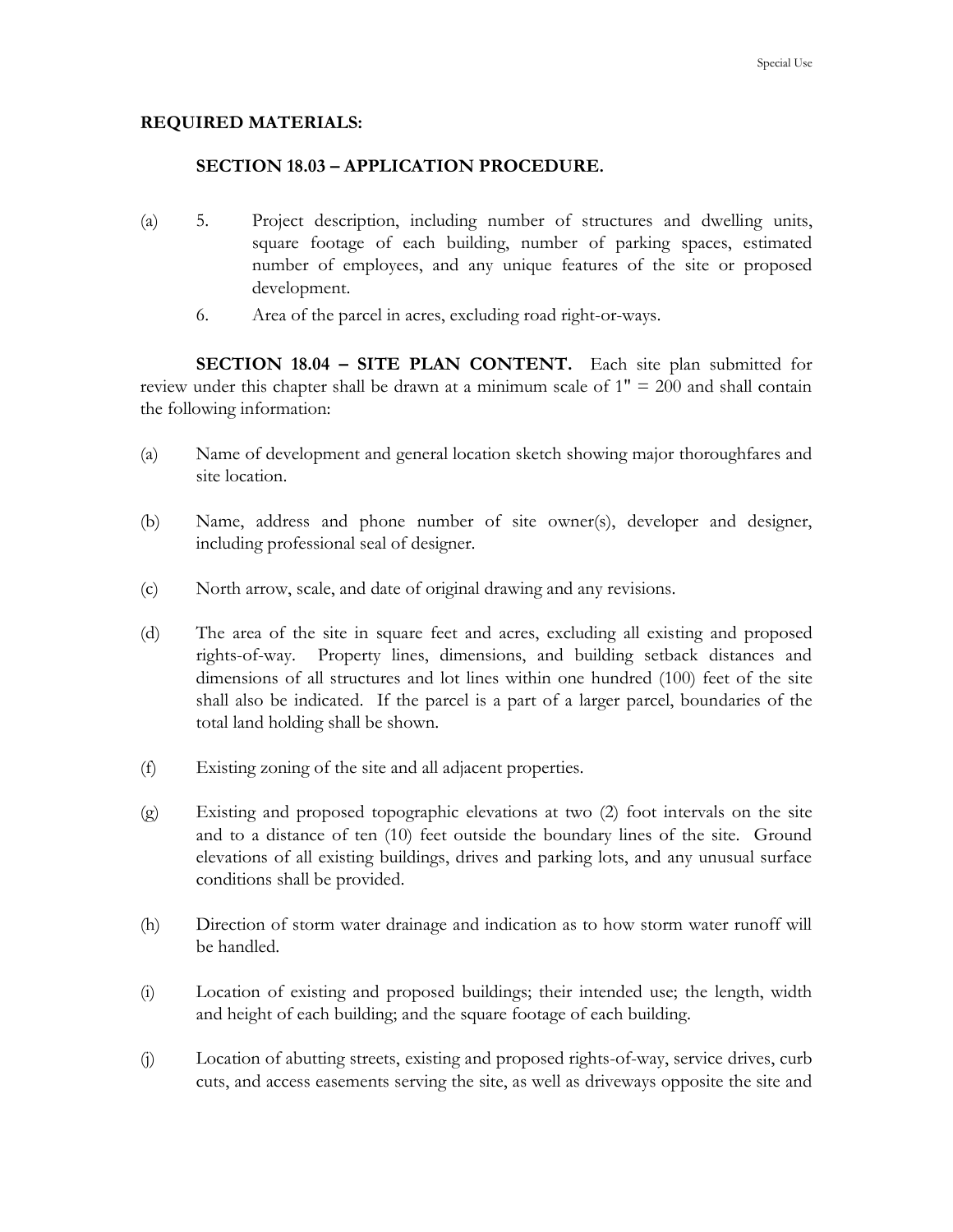all driveways within one hundred (100) feet of the site. The centerline of road rightsof-way shall be shown.

- (k) Location and size of all water and sanitary sewer lines, storm drainage lines, fire hydrants, catch basins, septic tanks and drainfields and utility easements.
- (l) Proposed parking areas and access drives, showing the number and size of spaces, aisles, loading areas, and handicapped access ramps. Also, the method of surfacing such areas shall be noted.
- (m) Location of all sidewalks, bike paths, and other pathways.
- (n) Location and size of any walls, fences, greenbelts, or other screening provisions.
- (o) Landscape plan indicating type and size of all plant material, including all areas to be sod or seeded for grass. Provide cross sections of all berms.
- (p) Location and type of significant existing vegetation, water courses, and water bodies including county drains and manmade surface drainage ways, floodplains, and wetlands. Vegetation which is to be retained on the site shall be illustrated.
- (q) Building floor plans and architectural wall elevations. The height of all buildings or structures shall be indicated.
- (r) Location of all proposed accessory structures, including outdoor lighting fixtures, flagpoles, storage sheds, transformers, dumpsters or trash removal areas or devices, signs, and existing and proposed utility poles. Indicate screening for trash receptacles.
- (s) Location of all outdoor storage areas for materials and the manner in which materials shall be screened or covered.
- (t) Location and specifications for any existing or proposed above or below ground storage facilities for any chemicals, salts, flammable materials, or hazardous materials as well as any containment structures or clear zones required by this Ordinance or other state or federal agencies.
- (u) If phased construction is to be used, each phase must be noted and each phase must stand on its own.
- (v) Notation of any variances or conditional use permits which are required, any legal non-conforming uses or structures, and any State or Federal permits which have been secured or may be necessary to secure.